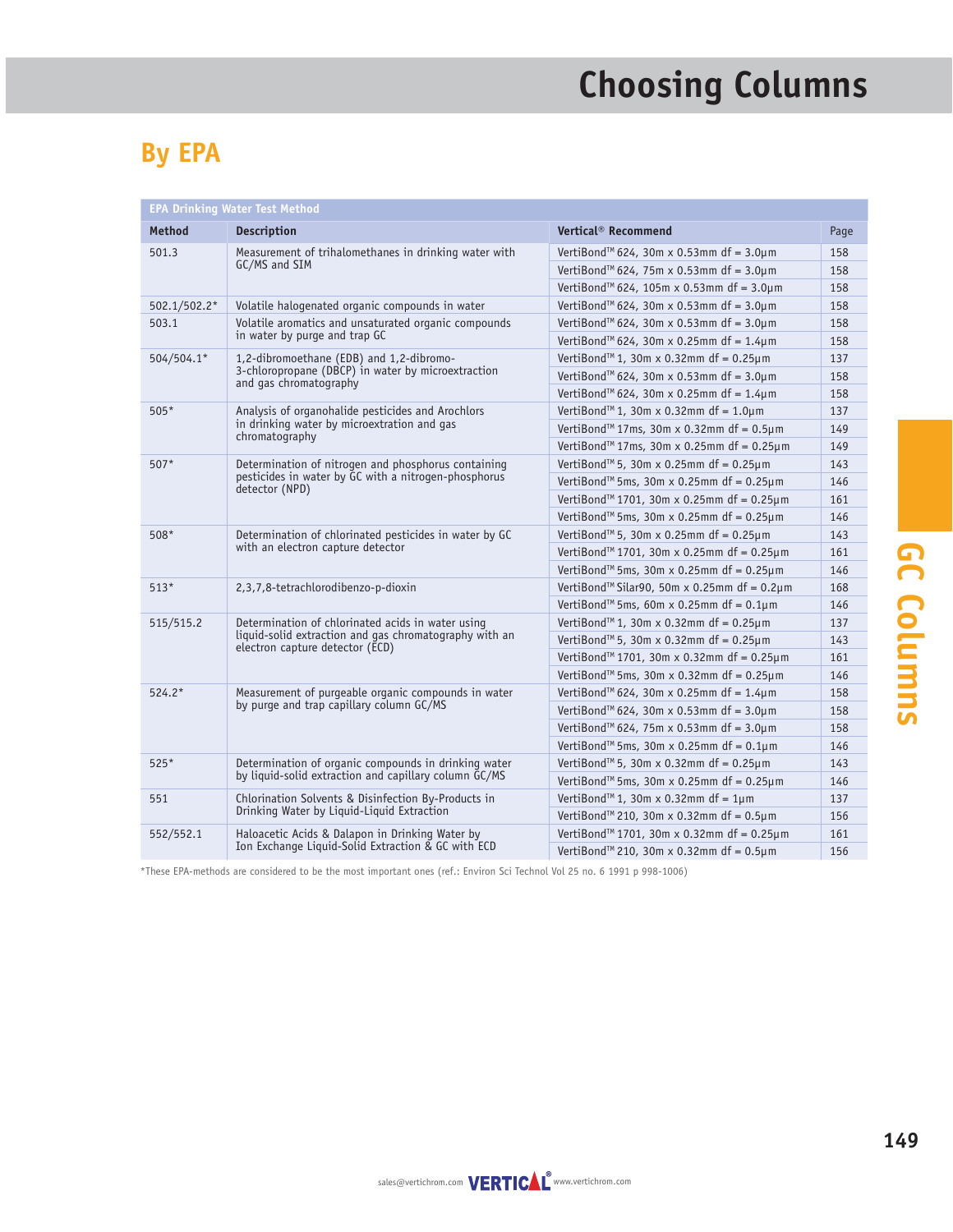# **Choosing Columns**

#### **By EPA**

|  | <b>EPA Waste Water Test Method</b> |                                                                                   |                                                              |      |  |  |  |
|--|------------------------------------|-----------------------------------------------------------------------------------|--------------------------------------------------------------|------|--|--|--|
|  | <b>Method</b>                      | <b>Description</b>                                                                | Vertical <sup>®</sup> Recommend                              | Page |  |  |  |
|  | 601                                | Purgeable halocarbons                                                             | VertiBond™ 624, 30m x 0.53mm df = $3.0 \mu$ m                | 158  |  |  |  |
|  |                                    |                                                                                   | VertiBond <sup>™</sup> 624, 75m x 0.53mm df = 3.0µm          | 158  |  |  |  |
|  |                                    |                                                                                   | VertiBond <sup>™</sup> 624, 105m x 0.53mm df = 3.0µm         | 158  |  |  |  |
|  |                                    |                                                                                   | VertiBond <sup>™</sup> 624, 30m x 0.25mm df = 1.0µm          | 158  |  |  |  |
|  | 602                                | Purgeable aromatics                                                               | VertiBond <sup>™</sup> 624, 30m x 0.53mm df = 3.0µm          | 158  |  |  |  |
|  |                                    |                                                                                   | VertiBond <sup>™</sup> 624, 105m x 0.53mm df = 3.0µm         | 158  |  |  |  |
|  |                                    |                                                                                   | VertiBond <sup>™</sup> 624, 30m x 0.25mm df = 1.0µm          | 158  |  |  |  |
|  | 603                                | Acrolein and acrylonitrile                                                        | VertiBond™ 624, 30m x 0.53mm df = $3.0 \mu$ m                | 158  |  |  |  |
|  |                                    |                                                                                   | VertiBond™ 624, 30m x 0.25mm df = $1.0 \mu$ m                | 158  |  |  |  |
|  | 604/605                            | Phenols & benzidines                                                              | VertiBond <sup>™</sup> 5ms, 30m x 0.25mm df = $0.25\mu$ m    | 146  |  |  |  |
|  | 606                                | Phthalate esters                                                                  | VertiBond <sup>™</sup> 1, 15m x 0.53mm df = 1.5µm            | 137  |  |  |  |
|  |                                    |                                                                                   | VertiBond <sup>™</sup> 5, 15m x 0.53mm df = 1.2µm            | 142  |  |  |  |
|  |                                    |                                                                                   | VertiBond <sup>™</sup> 5ms, 30m x 0.25mm df = $0.25 \mu$ m   | 146  |  |  |  |
|  | 607                                | Nitrosamines                                                                      | VertiBond <sup>™</sup> 5, 30m x 0.53mm df = 1.5µm            | 143  |  |  |  |
|  |                                    |                                                                                   | VertiBond <sup>™</sup> 5ms, 30m x 0.25mm df = $0.5 \mu$ m    | 146  |  |  |  |
|  | 608                                | Organochlorine pesticides and PCBs                                                | VertiBond <sup>™</sup> 5ms, 50m x 0.25mm df = $0.1 \mu$ m    | 146  |  |  |  |
|  | 609                                | Nitroaromatics and isophorone                                                     | VertiBond <sup>™</sup> 5, 30m x 0.53mm df = $1.5 \mu$ m      | 143  |  |  |  |
|  |                                    |                                                                                   | VertiBond™ 5ms, 30m x 0.25mm df = $0.5 \mu$ m                | 146  |  |  |  |
|  | 610                                | Polycyclic Aromatic Hydrocarbons                                                  | VertiBond <sup>™</sup> 5, 30m x 0.32mm df = $0.25 \mu$ m     | 143  |  |  |  |
|  |                                    |                                                                                   | VertiBond <sup>™</sup> 5ms, 30m x 0.32mm df = $0.10 \mu$ m   | 146  |  |  |  |
|  | 611                                | Haloethers                                                                        | VertiBond <sup>™</sup> 5, 15m x 0.53mm df = 1.5µm            | 142  |  |  |  |
|  |                                    |                                                                                   | VertiBond <sup>™</sup> 5ms, 30m x 0.25mm df = $0.5 \mu$ m    | 146  |  |  |  |
|  | $612*$                             | Chlorinated hydrocarbons                                                          | VertiBond™ 5, 30m x 0.32mm df = $1.0 \mu$ m                  | 143  |  |  |  |
|  |                                    |                                                                                   | VertiBond <sup>™</sup> 5ms, 30m x 0.25mm df = 1.0µm          | 146  |  |  |  |
|  | 613                                | 2,3,7,8-tetrachlorodibenzo-p-dioxin                                               | VertiBond <sup>™</sup> Silar90, 50m x 0.25mm df = $0.2\mu$ m | 168  |  |  |  |
|  |                                    |                                                                                   | VertiBond <sup>™</sup> 5ms, 60m x 0.25mm df = $0.1 \mu$ m    | 146  |  |  |  |
|  | 615                                | Chlorinated herbicides                                                            | VertiBond <sup>™</sup> 1, 30m x 0.32mm df = $0.25 \mu$ m     | 137  |  |  |  |
|  |                                    |                                                                                   | VertiBond <sup>™</sup> 1701, 30m x 0.53mm df = 1.0µm         | 162  |  |  |  |
|  |                                    |                                                                                   | VertiBond <sup>™</sup> 1701, 30m x 0.25mm df = 0.25µm        | 161  |  |  |  |
|  | 619                                | Triazine herbicides                                                               | VertiBond <sup>™</sup> 17, 30m x 0.53mm df = 1.0µm           | 148  |  |  |  |
|  |                                    |                                                                                   | VertiBond <sup>™</sup> 5, 30m x 0.53mm df = 1.0µm            | 143  |  |  |  |
|  |                                    |                                                                                   | VertiBond <sup>™</sup> 17ms, 30m x 0.25mm df = $0.5 \mu$ m   | 149  |  |  |  |
|  | 624                                | Purgeables                                                                        | VertiBond <sup>™</sup> 624, 30m x 0.53mm df = 3.0µm          | 158  |  |  |  |
|  |                                    |                                                                                   | VertiBond <sup>™</sup> 624, 75m x 0.53mm df = 3.0µm          | 158  |  |  |  |
|  |                                    |                                                                                   | VertiBond™ 624, 105m x 0.53mm df = 3.0µm                     | 158  |  |  |  |
|  |                                    |                                                                                   | VertiBond <sup>™</sup> 624, 30m x 0.25mm df = 1.4µm          | 158  |  |  |  |
|  | 625                                | Base/neutrals and acids                                                           | VertiBond <sup>™</sup> 5ms, 30m x 0.32mm df = $0.25 \mu$ m   | 146  |  |  |  |
|  |                                    |                                                                                   | VertiBond <sup>™</sup> 5ms, 30m x 0.25mm df = $0.25 \mu$ m   | 146  |  |  |  |
|  | 680                                | Pesticides and PCBs in water and soil/sediment                                    | VertiBond <sup>™</sup> 5, 30m x 0.32mm df = 0.25 $\mu$ m     | 142  |  |  |  |
|  |                                    |                                                                                   | VertiBond™ 5ms, 30m x 0.32mm df = $0.25 \mu$ m               | 146  |  |  |  |
|  | 1618                               | Organophosphorus Pesticides, Organohalide<br>Pescitides, Phenoxyacid Herbicides   | VertiBond <sup>™</sup> 1, 30m x 0.53mm df = 1.2µm            | 137  |  |  |  |
|  |                                    |                                                                                   | VertiBond™ 1701, 30m x 0.53mm df = 1.2µm                     | 162  |  |  |  |
|  | 1624                               | Volatile org. comp. by isotope dilution GC/MS                                     | VertiBond <sup>™</sup> 624, 30m x 0.53mm df = 3.0µm          | 158  |  |  |  |
|  |                                    |                                                                                   | VertiBond <sup>™</sup> 624, 30m x 0.25mm df = 1.4µm          | 158  |  |  |  |
|  | 1625                               | Semivolatile org. comp. by isotope dilution                                       | VertiBond <sup>™</sup> 5, 30m x 0.25mm df = $0.25 \mu$ m     | 143  |  |  |  |
|  |                                    |                                                                                   | VertiBond <sup>™</sup> 5ms, 30m x 0.25mm df = $0.25 \mu$ m   | 146  |  |  |  |
|  | 1653                               | Chlorinated phenols in waste water by in-situ MS<br>acylation and GC low bleed/MS | VertiBond <sup>™</sup> 5, 30m x 0.32mm df = $0.25 \mu$ m     | 143  |  |  |  |
|  |                                    |                                                                                   | VertiBond™ 5ms, 30m x 0.32mm df = $0.25 \mu$ m               | 146  |  |  |  |

\*These EPA-methods are considered to be the most important ones (ref.: Environ Sci Technol Vol 25 no. 6 1991 p 998-1006)